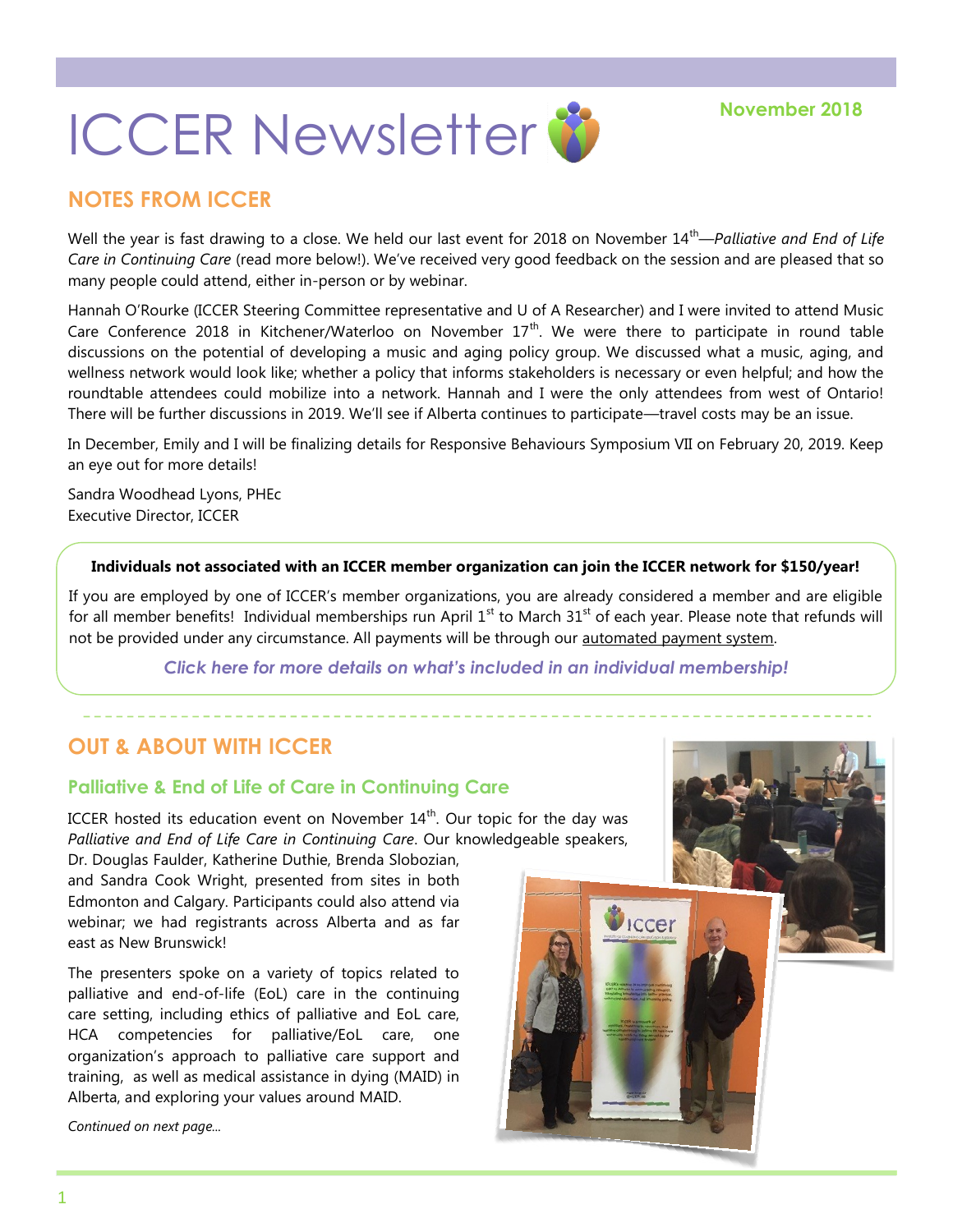# **OUT & ABOUT WITH ICCER CONT'D**

The presentations from the event have been posted to the ICCER website. We are hoping to have the recording of the session available in the near future!

Those who attended the event can still request a certificate of attendance by emailing ICCER's Program Coordinator, Emily Dymchuk, at [emily@iccer.ca.](mailto:emily@iccer.ca)

*[Click here to see the presentation slides from the November education event!](http://iccer.ca/education_sessions.html)*

## **SAVE THE DATE!**

## **Responsive Behaviours Symposium 2019**

ICCER is proud to announce its 7th Responsive Behaviours Symposium will be held on **February 20, 2019**!

Our theme for the event is *Building Resilience: Caring for the Care Provider.* Speakers will include Lynn Anderson and Rebecca Low (Faculty of Nursing, University of Alberta), who will speak about *Building Resiliency Through Mindfulness*, as well as Music Therapist Fleur Hughes discussing *Music and Mindfulness Tools for Self-Care*. We will also have ICCER Steering Committee member, Brigette Berry (Extendicare), and her colleague, Lori Young, speaking about the *Use of the Aggressive Behaviour Risk Assessment Tool in Long-Term Care*. More speakers to be announced in the coming weeks!

The session will have sites in both Edmonton and Calgary, as well as the option to register via Zoom webinar!

#### **Stay tuned for more information and registration in early January!**

## **ICCER Innovation Day 2019**

On **April 3, 2019** ICCER will be hosting its first Innovation Day. This event is an opportunity for ICCER member organizations to show off the innovative ideas they've implemented at their sites/on campus, and how they've impacted continuing care practice or education. *Stay tuned for more information in the coming months!*

## **SIGN-UP FOR FUTURE EVENT INVITATIONS!**

**click on the link** to be added to our distribution list!

**[Click here to subscribe!](https://visitor.r20.constantcontact.com/manage/optin?v=001MqUcqqvjwLD850nipaor0HtdI1Y9d8ED2u9ivDzRV7Gp5uTyf2p54vfsufOQXL7BcGZnnLM-9yRAw3TIqncd_CNV4yZzfE9gE8XUs-KE6So%3D)**

# **JOIN OUR COMMUNITY OF PRACTICE**

#### **Music Care CoP**

To help ICCER members become more aware of the music care options and resources available to them, we created a Community of Practice (CoP). **All ICCER members are welcome to participate in the CoP!** 

Staff who are interested and willing to participate, please contact Emily Dymchuk ([emily@iccer.ca\)](mailto:emily@iccer.ca). **The next Music Care CoP meeting will be held via teleconference on December 11, 2018.**

**CONNECT WITH US ON SOCIAL MEDIA**



**TWITTER**

**FACEBOOK**

**LINKEDIN**